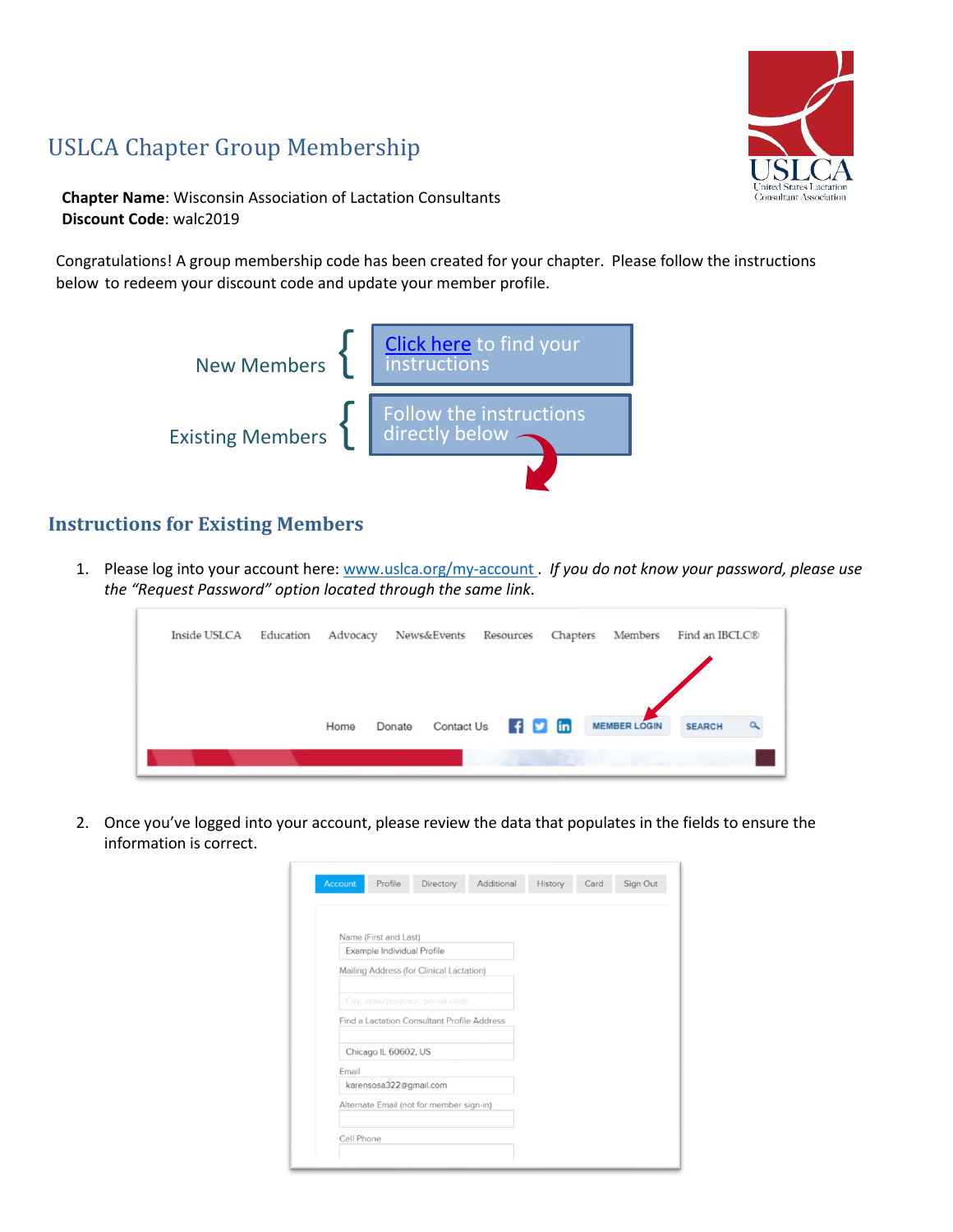3. Next, scroll towards the bottom of your "Account" tab. You should see a section that lists your previous/current membership level.



- 4. This next may look a little different for everyone, depending on your previous membership level.
	- a. If you were a group member last year, you should see "Group" listed as your membership level. You **do not** need to select "Upgrade or Change Options". Instead, continue scrolling to the payment fields below.
	- b. If you previously had a membership level other than "Group", you'll need to **select the "***Upgrade or Change Options"* **button**. And, then select the "Group" option.

 $\overline{4}$ 

| Individual<br>Open to any lactation professional.<br>Membership past due since Sep 13 2018<br><b>Upgrade or Change Options</b>                                                                                                                                                                                                                                                                                                                                                                                                                                                                                         |
|------------------------------------------------------------------------------------------------------------------------------------------------------------------------------------------------------------------------------------------------------------------------------------------------------------------------------------------------------------------------------------------------------------------------------------------------------------------------------------------------------------------------------------------------------------------------------------------------------------------------|
| O Contributing Professional<br>Make an extra contribution and be recognized<br>Monthly<br>Spread your payments out over the year with small monthly payments of \$9.<br>Group<br>Please enter your Group Discount Code here. This code will be in place of credit card<br>information for your purchase. You must apply the code and save your changes for your<br>redemption to take effect.<br>Group memberships are open to 5+ individuals who join together at once, without a Group<br>Membership code you'll be charged the full \$85.<br>$\circ$ Individual<br>Open to any lactation professional.<br>O Retired |
| Opened to those 65 or older who have been a USLCA member for at least 3 years. Retired<br>membership includes a digital subscription to Clinical Lactation.                                                                                                                                                                                                                                                                                                                                                                                                                                                            |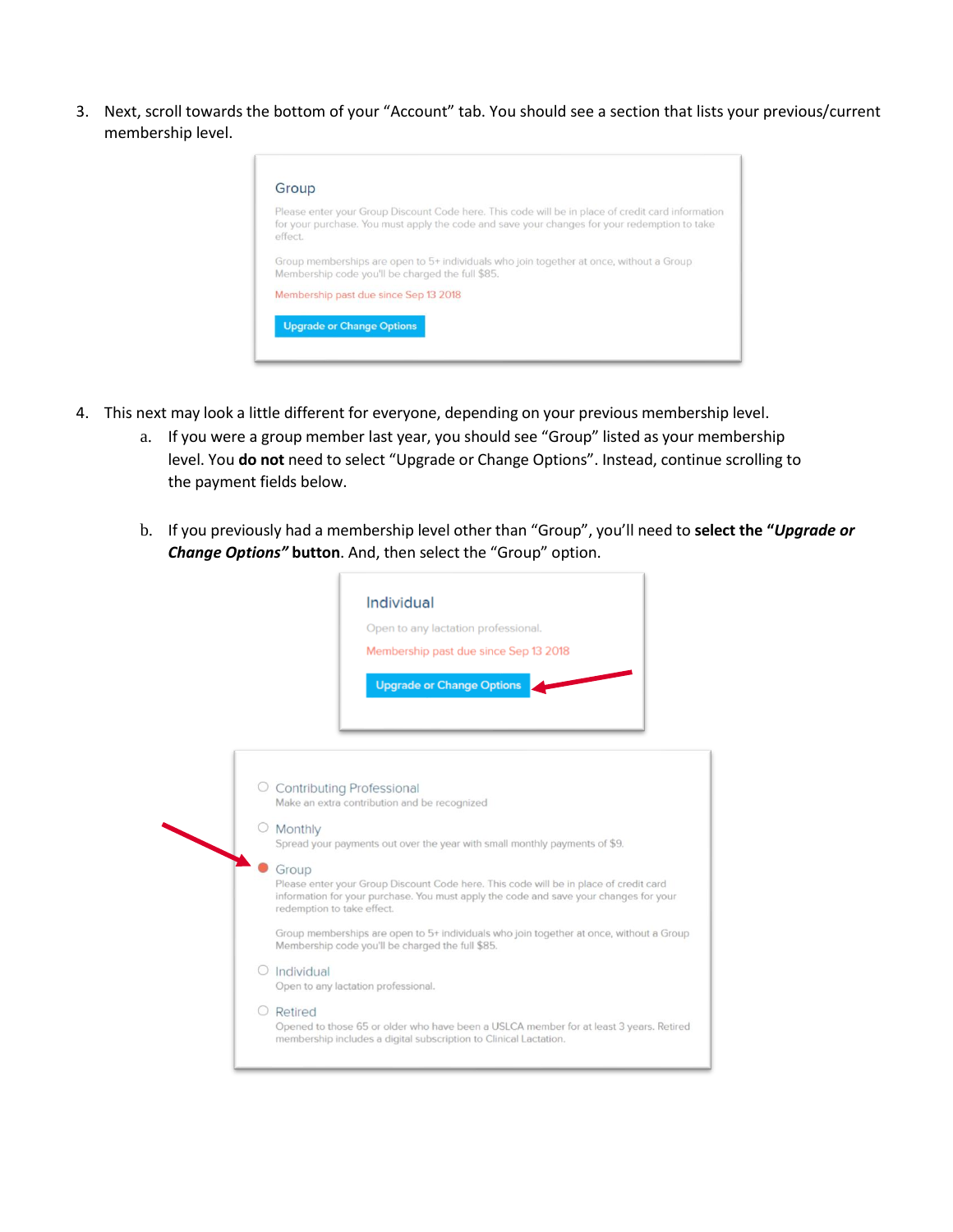- 5. After you've ensured that your membership level is set to "Group", scroll to the very bottom of the page. You will find payment fields to *"Pay Online".*
	- a. In the field labeled "*Discount Code"*, enter the code you were given by your group organizer.
	- b. Click *"Apply".* You will then see "*\$10 Discount Applied".*
	- c. Complete the credit card payment information.
	- d. Lastly, be sure to click *"Save & Continue"* to activate your membership.

|             | Name on card             | \$75 payment due today for period through Sep 17 2019 |         |   | C |
|-------------|--------------------------|-------------------------------------------------------|---------|---|---|
|             | <b>Billing address</b>   |                                                       |         |   |   |
|             |                          | City, state/province, postal code                     |         |   |   |
| a           | Credit/debit card number | Card number                                           | MM / YY |   |   |
|             | Discount code            | chaptercode<br>Apply                                  |         |   |   |
|             |                          | \$10 discount applied                                 |         |   |   |
| $\mathbf d$ |                          |                                                       |         |   |   |
|             |                          |                                                       |         | b |   |
|             |                          |                                                       |         |   |   |

6. Now that you have activated your membership, you may continue through the profile settings to optimize your USLCA profile. Be sure to click "*Save & Continue"* at the bottom of every page before proceeding to the next. If you would like to view a short tutorial on optimizing your profile, you can visit, [www.uslca.org/individual-profile.](http://www.uslca.org/individual-profile)

For questions, contact the USLCA office at 202-738-1125 or [info@uslca.org](mailto:info@uslca.org)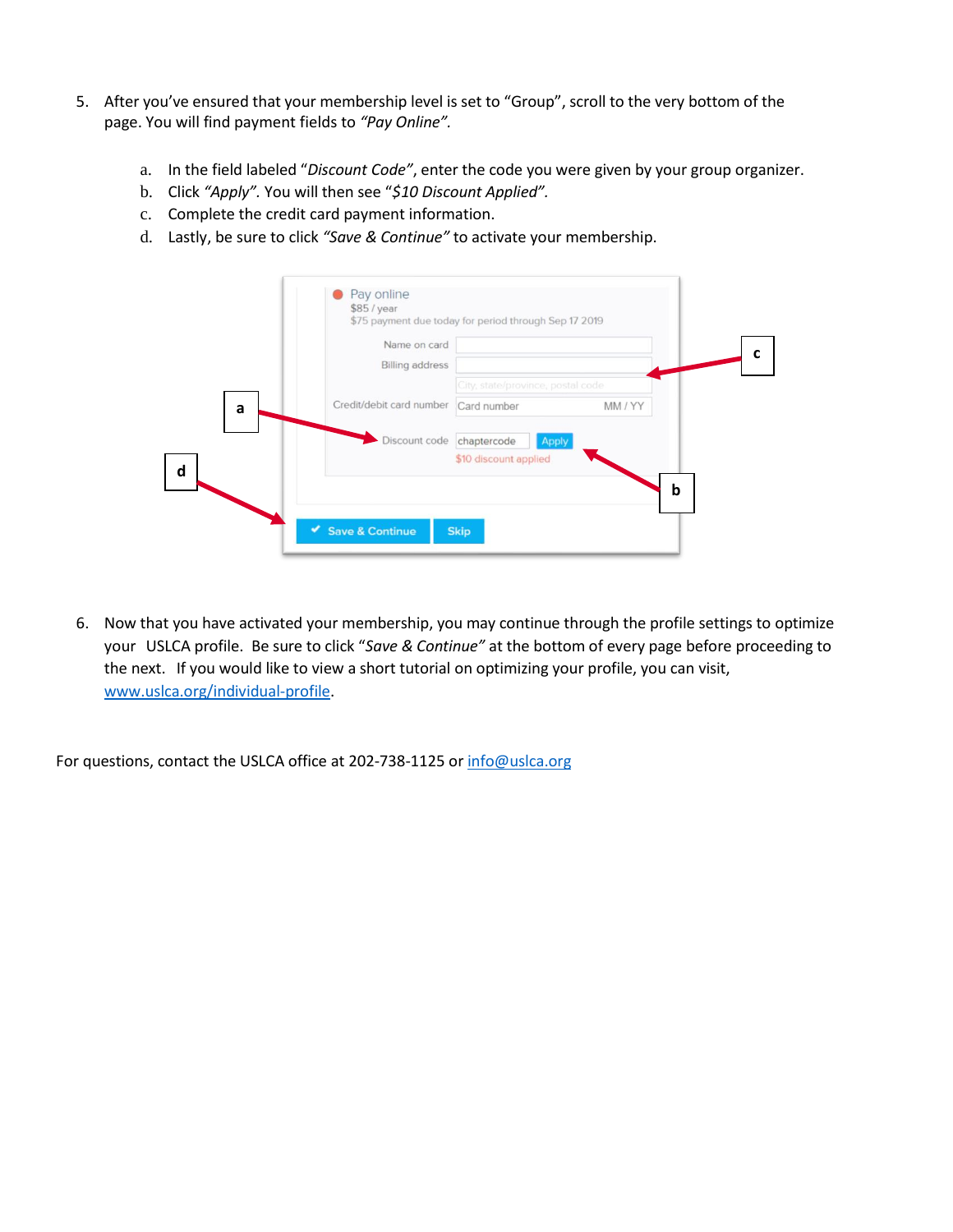## <span id="page-3-0"></span>**Instructions for New Members**



1. Visit [www.uslca.org.](http://www.uslca.org/) Under the "Members*"* tab, select the "*Join/Renew"* option.

2. Click the "Joining as New Member" option.

| Join or Renew                                                                                                                                                                                                                          |
|----------------------------------------------------------------------------------------------------------------------------------------------------------------------------------------------------------------------------------------|
| Thank you for your interest in joining USLCA. Membership is open to everyone who supports breastfeeding, advocates<br>for the IBCLC, or aspires to learn more and connect with colleagues. To learn more about membership, click here. |
| Ready to join?                                                                                                                                                                                                                         |
| Joining as New Member or <i>purchasing</i> a group membership?<br>Click here                                                                                                                                                           |
| Renewing a Current Membership (including <i>activating</i> a group membership)?<br>1) Log in to your account here.                                                                                                                     |
| 2) Scroll to the bottom of your Account page to "Renew, Upgrade or Update Billing"                                                                                                                                                     |

3. Select the option to "*Redeem a Group Membership Code"* located under the Group membership level.

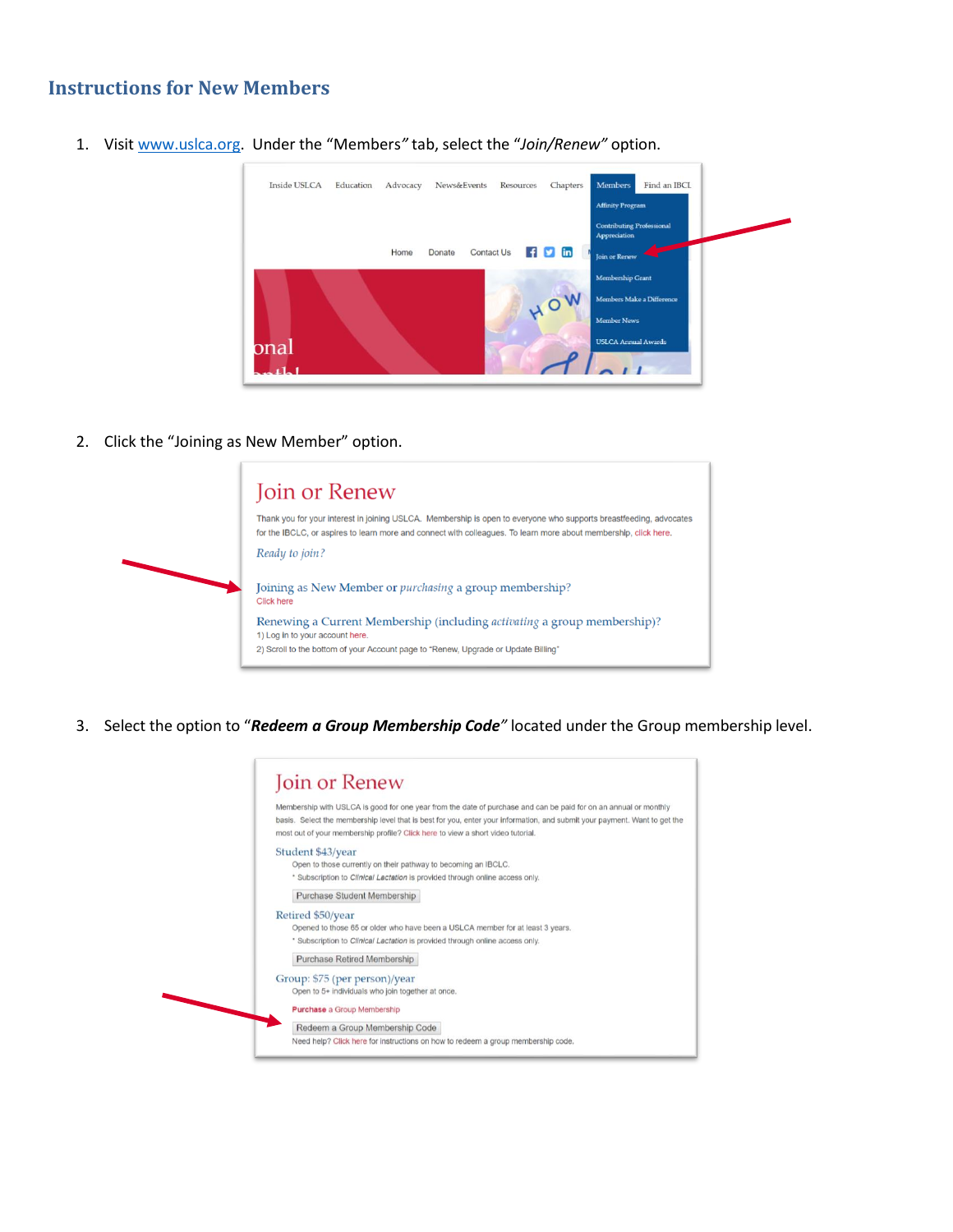4. Please enter your account information in the fields that appear.

| <b>Account</b> | Profile                                     | Directory | History | Card | <b>Sign Out</b> |
|----------------|---------------------------------------------|-----------|---------|------|-----------------|
|                |                                             |           |         |      |                 |
|                | Name (First and Last)                       |           |         |      |                 |
|                | Example Individual Profile                  |           |         |      |                 |
|                | Mailing Address (for Clinical Lactation)    |           |         |      |                 |
|                | City, state/province, postal code           |           |         |      |                 |
|                | Find a Lactation Consultant Profile Address |           |         |      |                 |
|                | Chicago IL 60602, US                        |           |         |      |                 |
|                | Email                                       |           |         |      |                 |
|                | karensosa322@gmail.com                      |           |         |      |                 |
|                | Alternate Email (not for member sign-in)    |           |         |      |                 |
|                |                                             |           |         |      |                 |
|                | <b>Cell Phone</b>                           |           |         |      |                 |

5. After completing your account information, please scroll down. You should see "Group" listed as your membership level. Directly below this, you should see payment fields, including a "Discount code" field.

| for your purchase. You must apply the code and save your changes for your redemption to take<br>effect.                                     |                                                       | Please enter your Group Discount Code here. This code will be in place of credit card information |  |
|---------------------------------------------------------------------------------------------------------------------------------------------|-------------------------------------------------------|---------------------------------------------------------------------------------------------------|--|
| Group memberships are open to 5+ individuals who join together at once, without a Group<br>Membership code you'll be charged the full \$85. |                                                       |                                                                                                   |  |
|                                                                                                                                             |                                                       |                                                                                                   |  |
|                                                                                                                                             |                                                       |                                                                                                   |  |
|                                                                                                                                             |                                                       |                                                                                                   |  |
| Pay online<br>\$85 / year                                                                                                                   | \$85 payment due today for period through Sep 17 2019 |                                                                                                   |  |
|                                                                                                                                             |                                                       |                                                                                                   |  |
| Name on card                                                                                                                                |                                                       |                                                                                                   |  |
| <b>Billing address</b>                                                                                                                      |                                                       |                                                                                                   |  |
|                                                                                                                                             | City, state/province, postal code                     |                                                                                                   |  |
| Credit/debit card number                                                                                                                    | Card number                                           | MM / YY                                                                                           |  |

- 6. In the payment fields, please complete the following:
	- a. In the field labeled "*Discount Code"*, enter the code you were given by your group organizer.
	- b. Click *"Apply".* You will then see "*\$10 Discount Applied".*
	- c. Complete the credit card payment information.
	- d. Lastly, be sure to click *"Save & Continue"* to activate your membership.